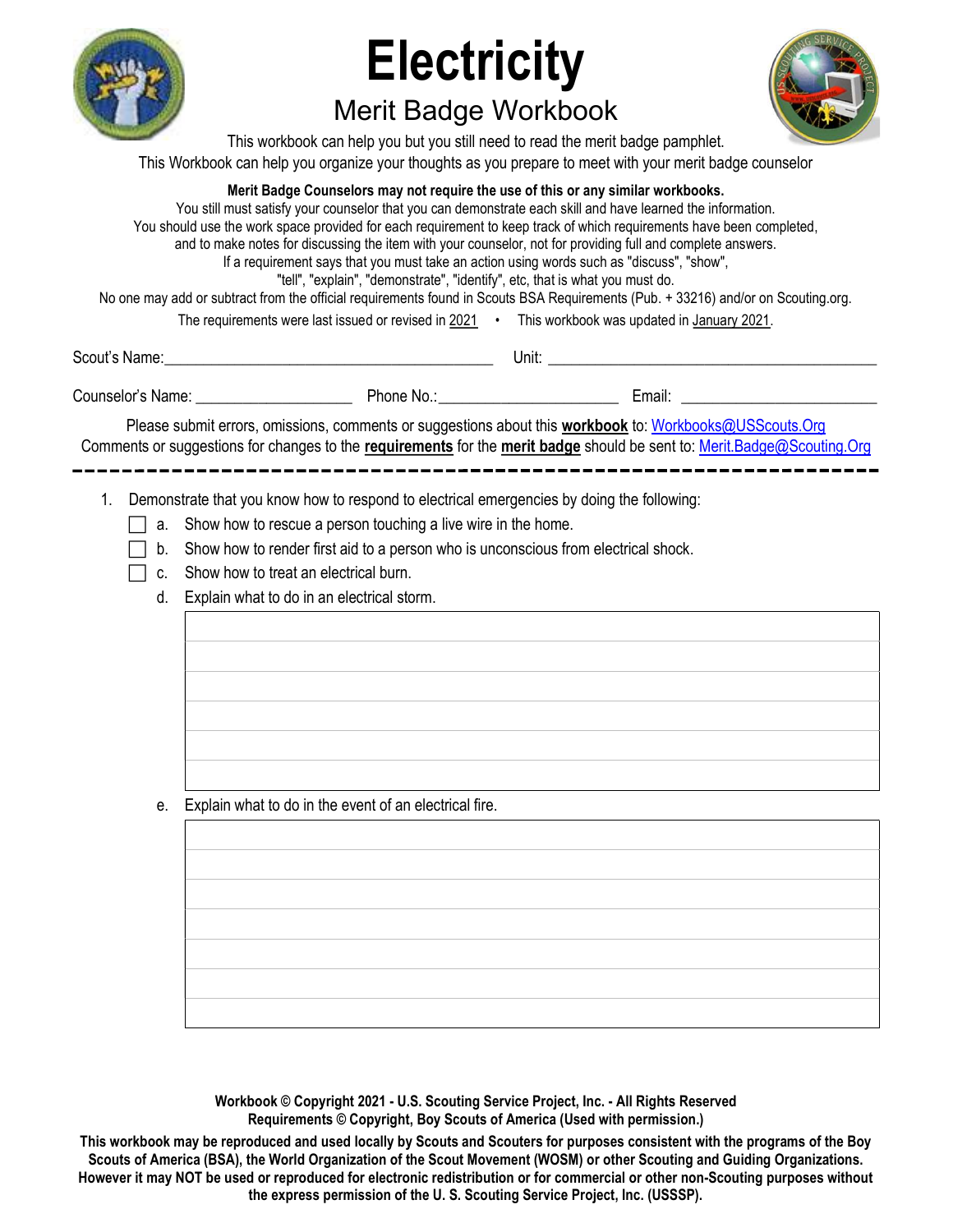2. Complete an electrical home safety inspection of your home, using the checklist found in this (the merit badge) pamphlet or one approved by your counselor. Discuss what you find with your counselor. *(See the [Sample Home Electrical Inspection Checklist](#page--1-0) at the end of this workbook.)* 

 $\Box$  3. Make a simple electromagnet and use it to show magnetic attraction and repulsion.

4. Explain the difference between direct current and alternating current.

5. Make a simple drawing to show how a battery and an electric bell work.

6. Explain why a fuse blows or a circuit breaker trips.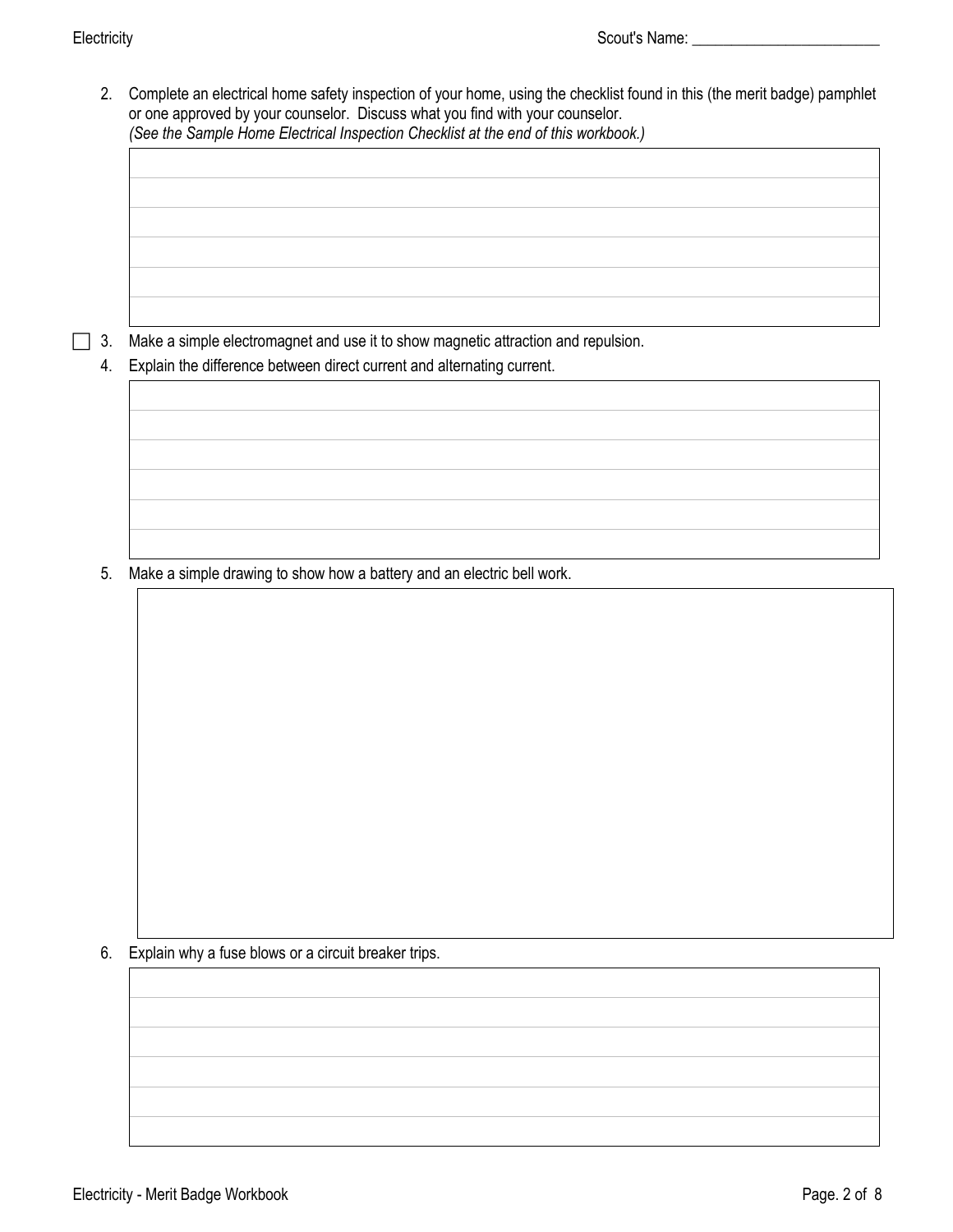Tell how to find a blown fuse or tripped circuit breaker in your home.

 $\Box$  Show how to safely reset the circuit breaker.

7. Explain what overloading an electric circuit means.

Tell what you have done to make sure your home circuits are not overloaded.

8. Make a floor plan wiring diagram of the lights, switches, and outlets for a room in your home. Show which fuse or circuit breaker protects each one.

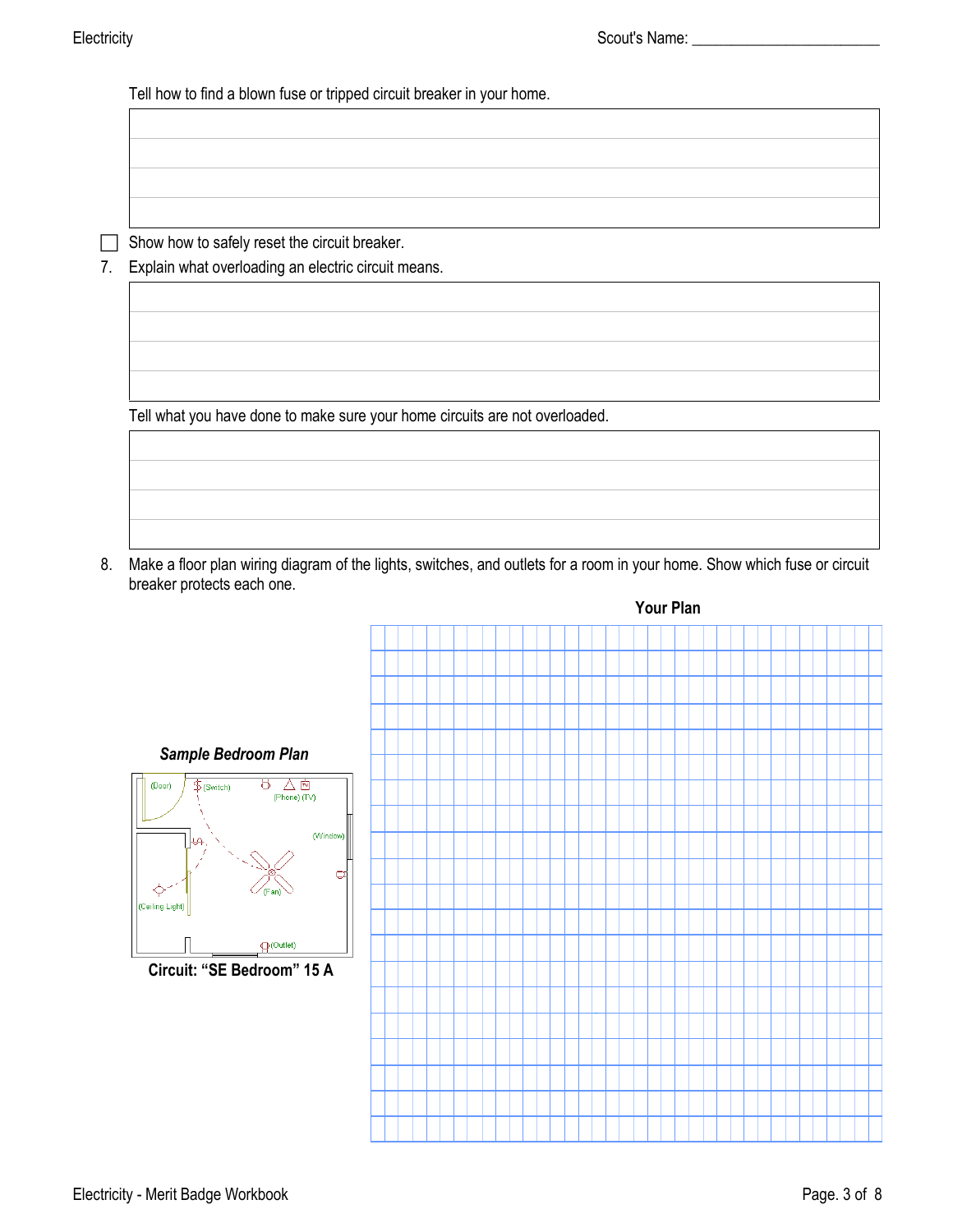- 9. Do the following:
	- a. Read an electric meter and, using your family's electric bill, determine the energy cost from the meter readings.



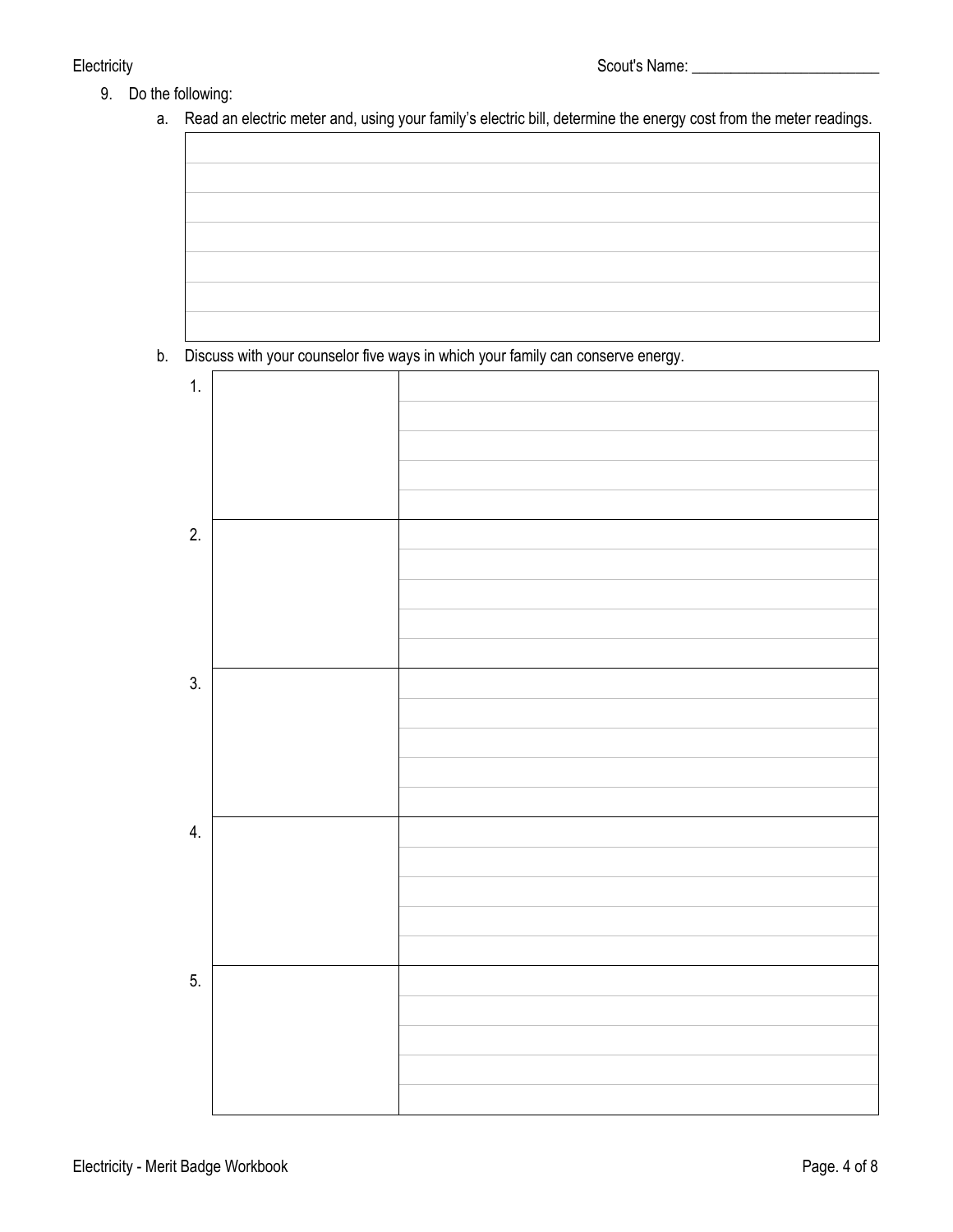10. Explain the following electrical terms: volt, ampere, watt, ohm, resistance, potential difference, rectifier, rheostat, conductor, ground, circuit, and short circuit.

|             | $\cdot$<br>$\sim$ |
|-------------|-------------------|
| Volt;       |                   |
|             |                   |
|             |                   |
|             |                   |
| Ampere;     |                   |
|             |                   |
|             |                   |
|             |                   |
| Watt:       |                   |
|             |                   |
|             |                   |
|             |                   |
| Ohm;        |                   |
|             |                   |
|             |                   |
|             |                   |
| Resistance: |                   |
|             |                   |
|             |                   |
| Potential   |                   |
|             |                   |
| difference: |                   |
|             |                   |
|             |                   |
|             |                   |
| Rectifier:  |                   |
|             |                   |
|             |                   |
|             |                   |
| Rheostat:   |                   |
|             |                   |
|             |                   |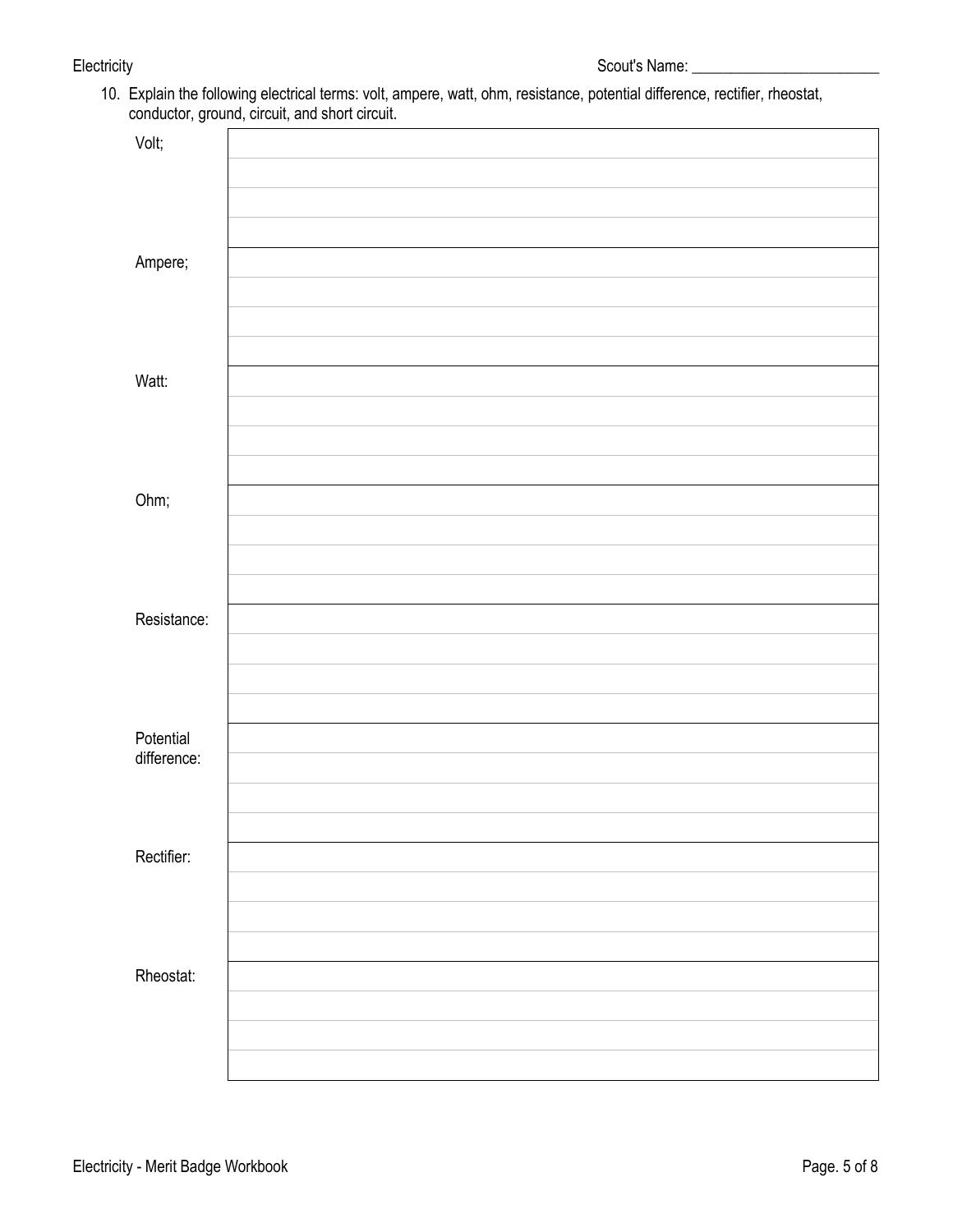| Conductor:                       |  |
|----------------------------------|--|
|                                  |  |
|                                  |  |
|                                  |  |
| Ground:                          |  |
|                                  |  |
|                                  |  |
|                                  |  |
| <b>GFCI</b>                      |  |
|                                  |  |
|                                  |  |
|                                  |  |
| Circuit:                         |  |
|                                  |  |
|                                  |  |
|                                  |  |
| Short circuit:                   |  |
|                                  |  |
|                                  |  |
|                                  |  |
| 11. Do any TWO of the following: |  |

 $\Box$  a. Connect a buzzer, bell, or light with a battery. Have a key or switch in the line.

 $\Box$  b. Make and run a simple electric motor (not from a kit).

 $\Box$  c. Build a simple rheostat. Show that it works.

d. Build a single-pole, double-throw switch. Show that it works.

 $\Box$  e. Hook a model electric train layout to a house circuit. Tell how it works.

When working on merit badges, Scouts and Scouters should be aware of some vital information in the current edition of the Guide to Advancement (BSA publication 33088). Important excerpts from that publication can be downloaded from http://usscouts.org/advance/docs/GTA-Excerpts-meritbadges.pdf.

You can download a complete copy of the Guide to Advancement from http://www.scouting.org/filestore/pdf/33088.pdf.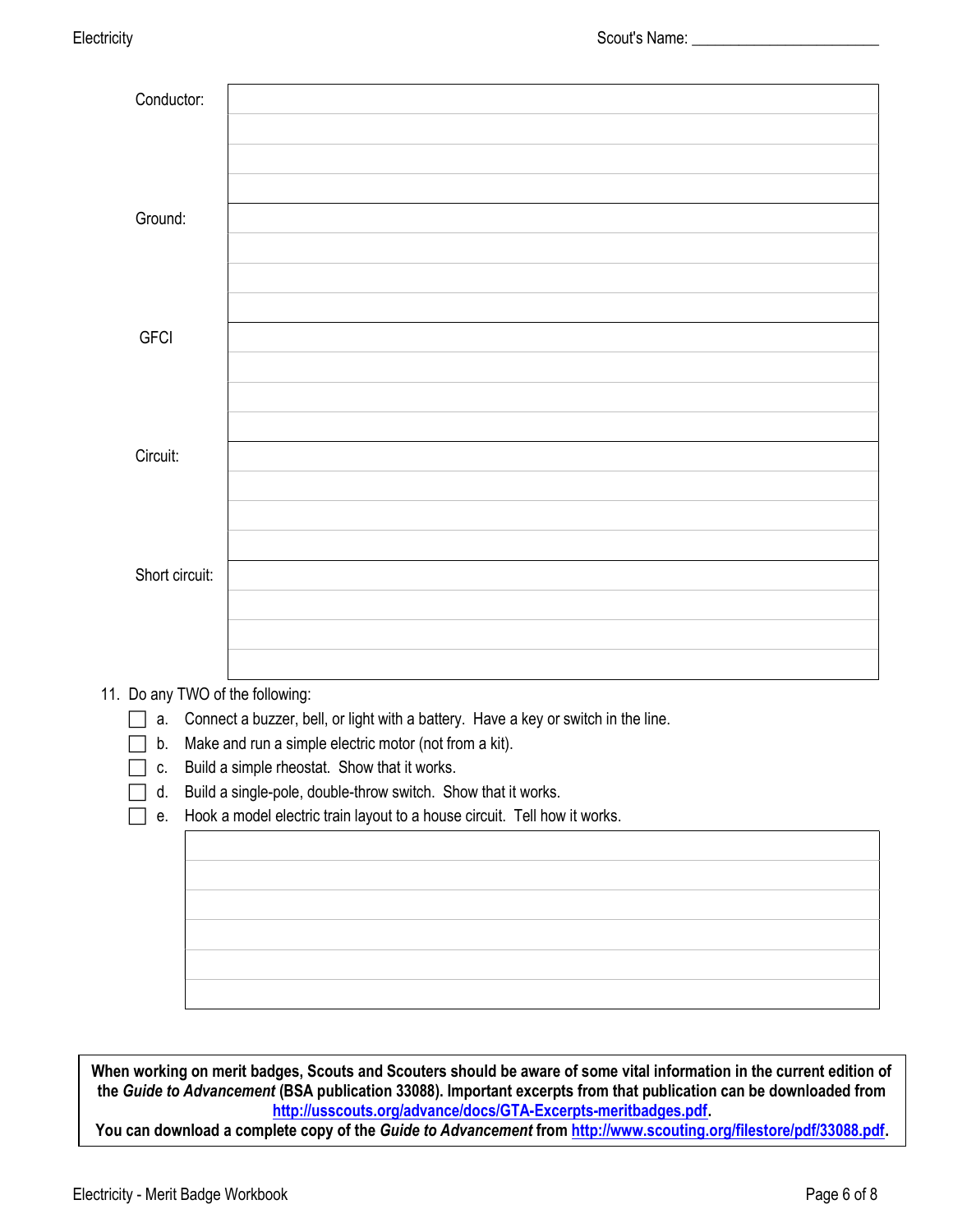## Sample Home Electrical Inspection Checklist

|                             | <b>Outlets</b>                                                                                                                                                                                                                                                                                                                                                       |  |  |  |  |  |  |  |  |  |  |  |
|-----------------------------|----------------------------------------------------------------------------------------------------------------------------------------------------------------------------------------------------------------------------------------------------------------------------------------------------------------------------------------------------------------------|--|--|--|--|--|--|--|--|--|--|--|
|                             | Check for outlets that have loose-fitting plugs, which can overheat and lead to fire.                                                                                                                                                                                                                                                                                |  |  |  |  |  |  |  |  |  |  |  |
|                             | Replace any missing or broken wall plates.                                                                                                                                                                                                                                                                                                                           |  |  |  |  |  |  |  |  |  |  |  |
|                             | Make sure there are safety covers on all unused outlets that are accessible to children.                                                                                                                                                                                                                                                                             |  |  |  |  |  |  |  |  |  |  |  |
|                             | <b>Line Cords</b>                                                                                                                                                                                                                                                                                                                                                    |  |  |  |  |  |  |  |  |  |  |  |
| $\mathcal{L}$               | Make sure cords are in good condition-not frayed or cracked.                                                                                                                                                                                                                                                                                                         |  |  |  |  |  |  |  |  |  |  |  |
|                             | Make sure they are placed out of traffic areas.                                                                                                                                                                                                                                                                                                                      |  |  |  |  |  |  |  |  |  |  |  |
|                             | Make sure that cords are not nailed or stapled to the wall, baseboard or to another object.                                                                                                                                                                                                                                                                          |  |  |  |  |  |  |  |  |  |  |  |
|                             | Make sure that cords are not under carpets or rugs or any furniture rests on them.                                                                                                                                                                                                                                                                                   |  |  |  |  |  |  |  |  |  |  |  |
|                             | <b>Extension Cords</b>                                                                                                                                                                                                                                                                                                                                               |  |  |  |  |  |  |  |  |  |  |  |
|                             | Check to see that extension cords are not overloaded & only be used on a temporary basis, not as permanent wiring.                                                                                                                                                                                                                                                   |  |  |  |  |  |  |  |  |  |  |  |
|                             | Make sure extension cords have safety closures to help protect children from shock hazards and mouth burns.                                                                                                                                                                                                                                                          |  |  |  |  |  |  |  |  |  |  |  |
| <b>Plugs</b>                |                                                                                                                                                                                                                                                                                                                                                                      |  |  |  |  |  |  |  |  |  |  |  |
| $\Box$                      | Make sure your plugs fit securely into your outlets.                                                                                                                                                                                                                                                                                                                 |  |  |  |  |  |  |  |  |  |  |  |
| $\mathcal{L}_{\mathcal{A}}$ | Make sure no plugs have had the ground pin (the third prong) removed in order to make a three-prong fit a two-conductor<br>outlet; this could lead to an electrical shock.                                                                                                                                                                                           |  |  |  |  |  |  |  |  |  |  |  |
|                             | Never force a plug into an outlet if it doesn't fit.                                                                                                                                                                                                                                                                                                                 |  |  |  |  |  |  |  |  |  |  |  |
|                             | Avoid overloading outlets with too many appliances.                                                                                                                                                                                                                                                                                                                  |  |  |  |  |  |  |  |  |  |  |  |
|                             | <b>Ground Fault Circuit Interrupters (GFCIs)</b>                                                                                                                                                                                                                                                                                                                     |  |  |  |  |  |  |  |  |  |  |  |
|                             | GFCIs can help prevent electrocution. When a GFCI senses current leakage in an electrical circuit, it assumes a ground fault has<br>occurred. It then interrupts power fast enough to help prevent serious injury from electrical shock. GFCIs can be installed at the<br>outlet, or as a replacement for the circuit breaker for an entire circuit at the fuse box. |  |  |  |  |  |  |  |  |  |  |  |
|                             | Kitchen<br><b>Bathrooms</b><br>Garage<br>Laundry room<br>Outdoors                                                                                                                                                                                                                                                                                                    |  |  |  |  |  |  |  |  |  |  |  |
|                             | Test GFCIs according to the manufacturer's instructions monthly and after major electrical storms to make sure they are<br>working properly.                                                                                                                                                                                                                         |  |  |  |  |  |  |  |  |  |  |  |
|                             | <b>Light Bulbs</b>                                                                                                                                                                                                                                                                                                                                                   |  |  |  |  |  |  |  |  |  |  |  |
|                             |                                                                                                                                                                                                                                                                                                                                                                      |  |  |  |  |  |  |  |  |  |  |  |
|                             | Check the wattage of all bulbs in light fixtures to make sure they are the correct wattage for the size of the fixture.                                                                                                                                                                                                                                              |  |  |  |  |  |  |  |  |  |  |  |
|                             | Replace bulbs that have higher wattage than recommended; if you don't know the correct wattage, check with the<br>manufacturer of the fixture.                                                                                                                                                                                                                       |  |  |  |  |  |  |  |  |  |  |  |
|                             | Make sure bulbs are screwed in securely; loose bulbs may overheat.                                                                                                                                                                                                                                                                                                   |  |  |  |  |  |  |  |  |  |  |  |
|                             | <b>Circuit Breakers/Fuses</b>                                                                                                                                                                                                                                                                                                                                        |  |  |  |  |  |  |  |  |  |  |  |
|                             | Make sure circuit breakers and fuses are the correct size current rating for their circuit. If you do not know the correct size,<br>have an electrician identify and label the size to be used. Always replace a fuse with the correctly specified size fuse.                                                                                                        |  |  |  |  |  |  |  |  |  |  |  |
|                             | Make sure everyone in your home knows where the main breaker is located and how to shut of power to the entire house.                                                                                                                                                                                                                                                |  |  |  |  |  |  |  |  |  |  |  |
|                             | <b>Plug In Appliances</b>                                                                                                                                                                                                                                                                                                                                            |  |  |  |  |  |  |  |  |  |  |  |